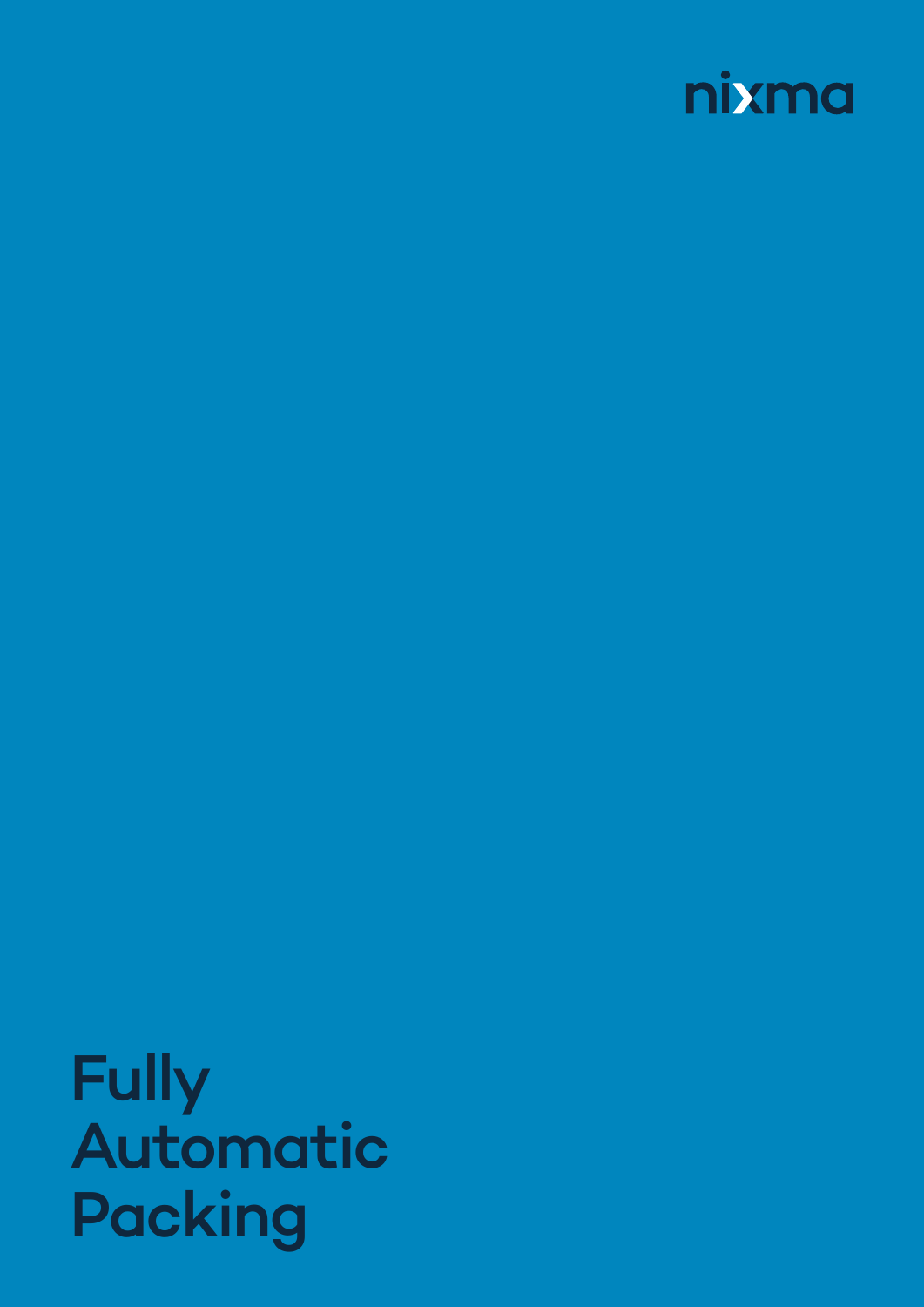### Feature

- **•** Suitable extent Suitable extent for automatic packing of rice, bean, grain and so on.
- Fully automatic weighing and packing unit Getting bag-opening bag-weighing-filling bag-sealing bag(can choose flanging machine or heat sealer).
- Fully automatic conveying and shape-making unit Conveying-bag's lie down-shape-making-conveying(can choose vacuum packing machine).
- Automatic testing and printing date unit Weight testing-sorting and rejecting-metal detection-printing date.

| <b>Specifications</b>          | <b>NRP-700</b>                        | <b>NRP-960</b>                        |
|--------------------------------|---------------------------------------|---------------------------------------|
| Feeding type                   | Feeding by gravity                    | Feeding by gravity                    |
| Weight range                   | 25-50 kg                              | $5-25kg$                              |
| <b>Structural features</b>     | Cylinder type, three-sensor           | Servo, three-sensor                   |
| Suitable material              | Granule                               | Granule                               |
| Weighting precision            | $±0.1\% - ±0.2\%$                     | $±0.1\%$ E.S                          |
| Packing speed (bag/h) features | 400-700                               | 600-960                               |
| Form                           | TN-S                                  | TN-S                                  |
| Air pressure                   | 0.5-0.7Mpa                            | 0.5-0.7Mpa                            |
| Total air consumption          | $9m^3/h$                              | $6m^3/h$                              |
| Total power consumption        | AC380±10% 50Hz                        | AC380±10% 50Hz                        |
| <b>Environment temperature</b> | $O-4O^{\circ}C$                       | $O-4O^{\circ}C$                       |
| Ambient humidity               | Less than $90\%$ RH at $40^{\circ}$ C | Less than $90\%$ RH at $40^{\circ}$ C |
| Dimension(mm)(L*W*H)           | 5500*3800*3200                        | 6172*3742*3321                        |

| <b>Application</b>              | <b>NRP-700</b>          | <b>NRP-960</b>              |
|---------------------------------|-------------------------|-----------------------------|
| Packing of Rice, other Granular |                         |                             |
| The type of Filling             | One time one bag        | One time one bag            |
| Packing speed (bag/h)           | $600 - 700$             | 600 - 960                   |
| The Line                        | Vinylon or Da cron line | Vinylon or Dacron line      |
| <b>Sewing Machine</b>           |                         |                             |
| <b>Heat Sealing Machine</b>     |                         |                             |
| Packaging Material              | Woven bag               | Woven bag, Plastic bag (PE) |

750 - 1000 mm. Filling size



# [NRP-700](http://www.nswautomation.co.th) Fully Automatic



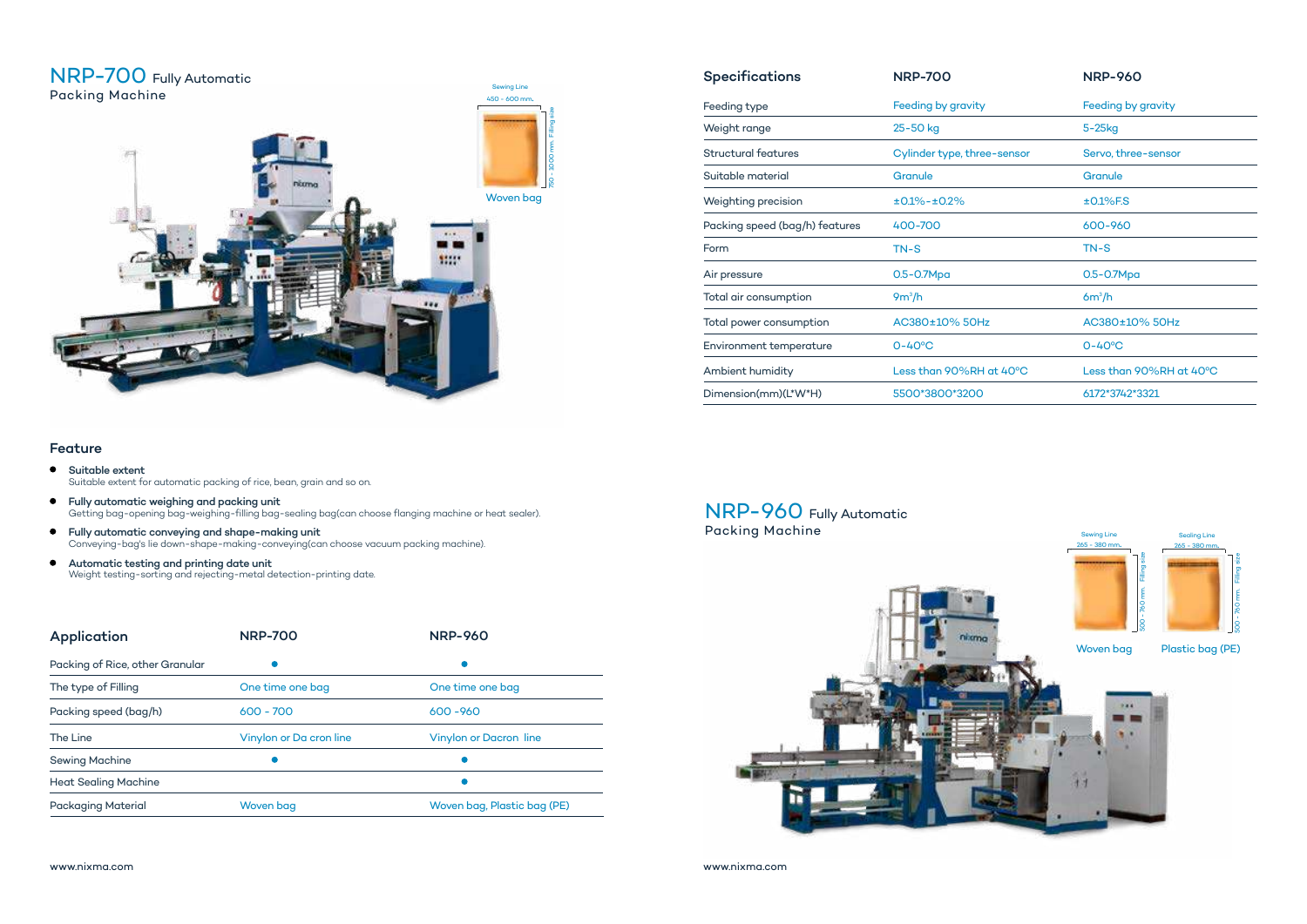## Specifications

Storage numbers of master bags

# **[PRODUCT](http://www.nswautomation.co.th)**

| <b>Material specification</b> | Pillow bag (Power or granular materials): 1-5kg    |  |  |
|-------------------------------|----------------------------------------------------|--|--|
| Conveying direction           | 0.5kg : Infeed conveying                           |  |  |
|                               | 1kg - 5kg : Length conveying                       |  |  |
| Packingpattern                | Number of Layers X Number of Bags:                 |  |  |
|                               | $0.5kg: 12\times4 + 2\times1$ (50 bags/master bag) |  |  |
|                               | 0.5kg: 10×4 (40 bags/master bag)                   |  |  |
|                               | 1kg: 10×2 (20 bags/master bag)                     |  |  |
|                               | 5KG: 10×1 (20 bags/master bag)                     |  |  |
| Packing speed                 | 0.5kg: 120-130 bags/min                            |  |  |
|                               | 1kg: 80-100 bags/min                               |  |  |
|                               | 5kg: 40-45 bags/min                                |  |  |
| Qualified rate                | 99.4%                                              |  |  |
| Masterbag material            | Laminated PP woven bag, gusset bag                 |  |  |
| Sewingtype                    | Sewing machine stitching, gusset bag, no folds     |  |  |

| Machine material     | <b>Machine frame SU</b>       |
|----------------------|-------------------------------|
| Size of bags         | 0.5kg: (920-960)×7            |
|                      | 1kg: (960-980)×72             |
|                      | 5kg: (980-1100)×7             |
| Voltage              | 380 V AC (±10%)               |
| Temperature          | $0^\circ$ c - 45 $^\circ$ c   |
| Humidity             | ≤75% (No conden:              |
| Power                | 9.24 kW                       |
| Weight               | 3500 Kg                       |
| <b>Size</b>          | 4537 × 2400 × 297             |
| Air consumption      | $\leq$ 1.8m <sup>3</sup> /min |
| Pressure             | $0.6 - 0.7 MPa$               |
| <b>Power Source</b>  | Three-phase five-             |
| Power interface      | Spring wiring termi           |
| Gassource            | $0.5 - 0.7MPa$                |
| Gas source interface | <b>Bagging machine,</b>       |
|                      | <b>Bag feeding machi</b>      |
| Other interface      | Linked control with           |
|                      |                               |

[www.nixma.com](http://www.nswautomation.co.th)

| >100 Hundred pieces |  |
|---------------------|--|
|                     |  |

20  $30±1Hz$  $(720$ JS304, contact part with salt is SUS304 sation) 72mm (Including fence) 720  $B$  two fast plug connectors (outside diameter Ø12) Spring wiring terminal, Minwire diameter 3×6 mm<sup>2</sup> + 2×4 mm<sup>2</sup> h the filling machine, electrical  $\sin$ ag fast plug connectors (outside diameter Ø12)  $-wire. 380V$  AC ( $\pm 10\%$ ) 50 $\pm 1$ Hz

## [MASTER BAG](http://www.nswautomation.co.th) Machine



#### Feature

autobag opening, autobag feeding, bagging, sewing, and full bags conveying. The machine can realize automatic packing of small salt bag, including material conveying and arranging,

[www.nixma.com](http://www.nswautomation.co.th)